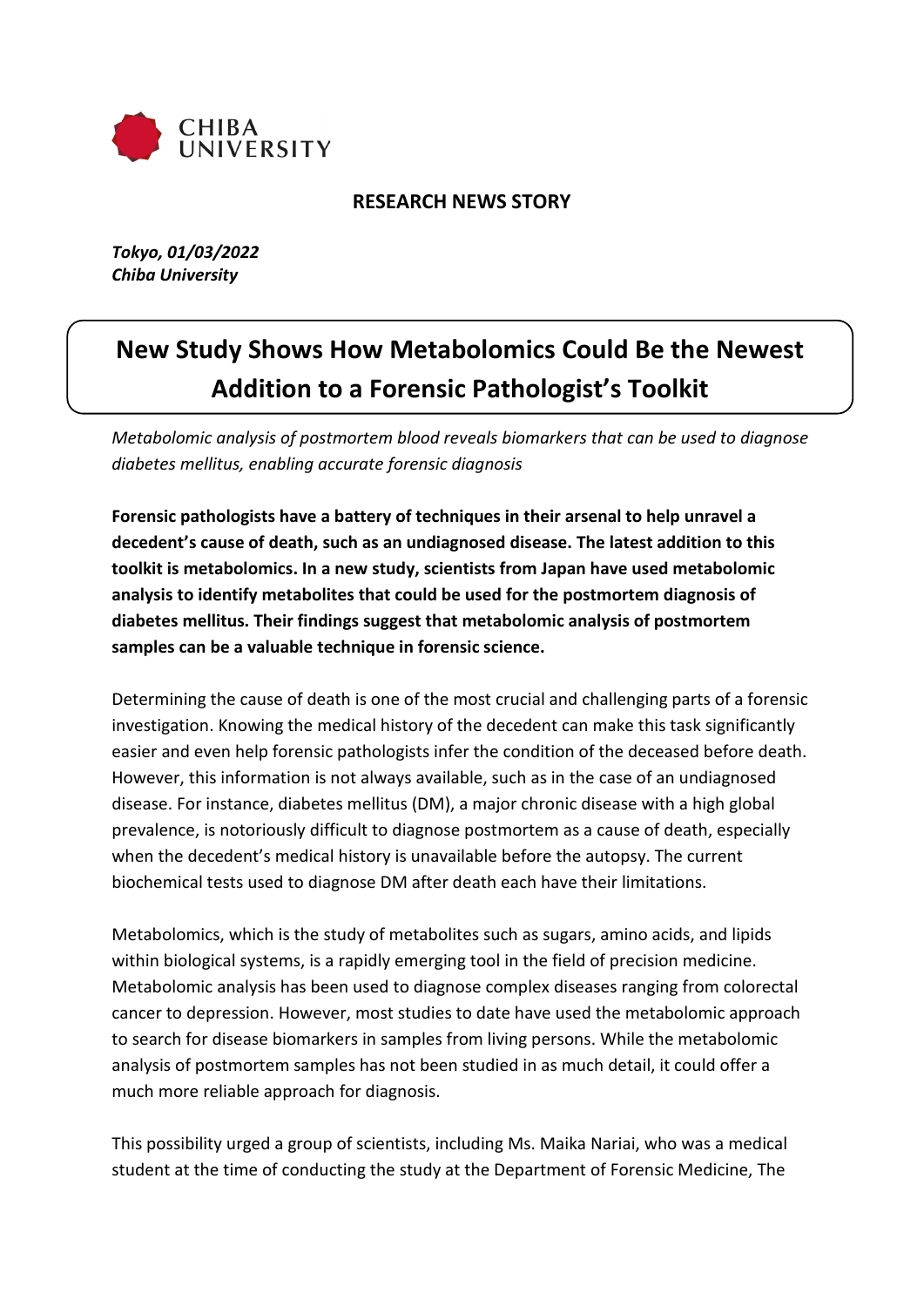University of Tokyo, to use metabolomic analysis to find postmortem biomarkers reflecting a decedent's history of DM. The research team also consisted of Dr. Yohsuke Makino from the Department of Forensic Medicine, The University of Tokyo and Dr. Hiroko Abe, Dr. Yumi Hoshioka, and Prof. Hirotaro Iwase of the Department of Legal Medicine, Chiba University. Their findings were recently published in *[The International Journal of Legal Medicine](https://link.springer.com/article/10.1007/s00414-021-02767-w)*.

The team selected 10 subjects with a history of DM and another 10 with no confirmed history of DM autopsied at a department of legal medicine in Japan between 2014 and 2017. They performed metabolomic analysis on postmortem blood samples to find biomarkers that potentially reflected a history of DM. Interestingly, they observed that two classes of lipids, sphingomyelin and plasmalogens, were significantly lower, while lysophospholipids were higher in the subjects with DM than in those with no known history of DM, suggesting that these metabolites could be used as biomarkers for the forensic diagnosis of DM.

Hailing this result, Ms. Nariai says, *"Our findings have the potential to boost metabolomics research in forensic science and lead to the improvement of the quality of forensic investigations by precisely diagnosing diabetes even after death. It can also help improve public health and reduce false accusations."*

So, what are the long-term implications of these findings?

Ms. Nariai has an answer, *"The forensic diagnostic markers for other diseases and conditions may be found if further research on metabolomics using postmortem samples is conducted. This will be useful in investigating cases where the cause of death is not clear. Moreover, metabolomics of postmortem samples may also provide new insights into the diagnosis and treatment of various diseases and a better understanding of changes after death."*

The research team is confident that with further research using postmortem samples, metabolomics will become a worthy addition to a forensic pathologist's toolkit. *"In addition to blood, we think that other postmortem samples, such as hair, urine, and vitreous humor, may provide useful results for biomarker identification,"* Ms. Nariai concludes.

## **Reference**

**Title of original paper:** Biomarker profiling of postmortem blood for diabetes mellitus and discussion of possible applications of metabolomics for forensic casework

Authors: Maika Nariai<sup>3</sup>, Hiroko Abe<sup>2</sup>, Yumi Hoshioka<sup>1</sup>, Yohsuke Makino<sup>1,3</sup>, Hirotaro Iwase<sup>1,3</sup> **Affiliations:**

- 1. Department of Legal Medicine, Graduate School of Medicine, Chiba University
- 2. Bio Design Inc., Tokyo

3. Department of Forensic Medicine, Graduate School of Medicine, The University of Tokyo **Journal:** *International Journal of Legal Medicine*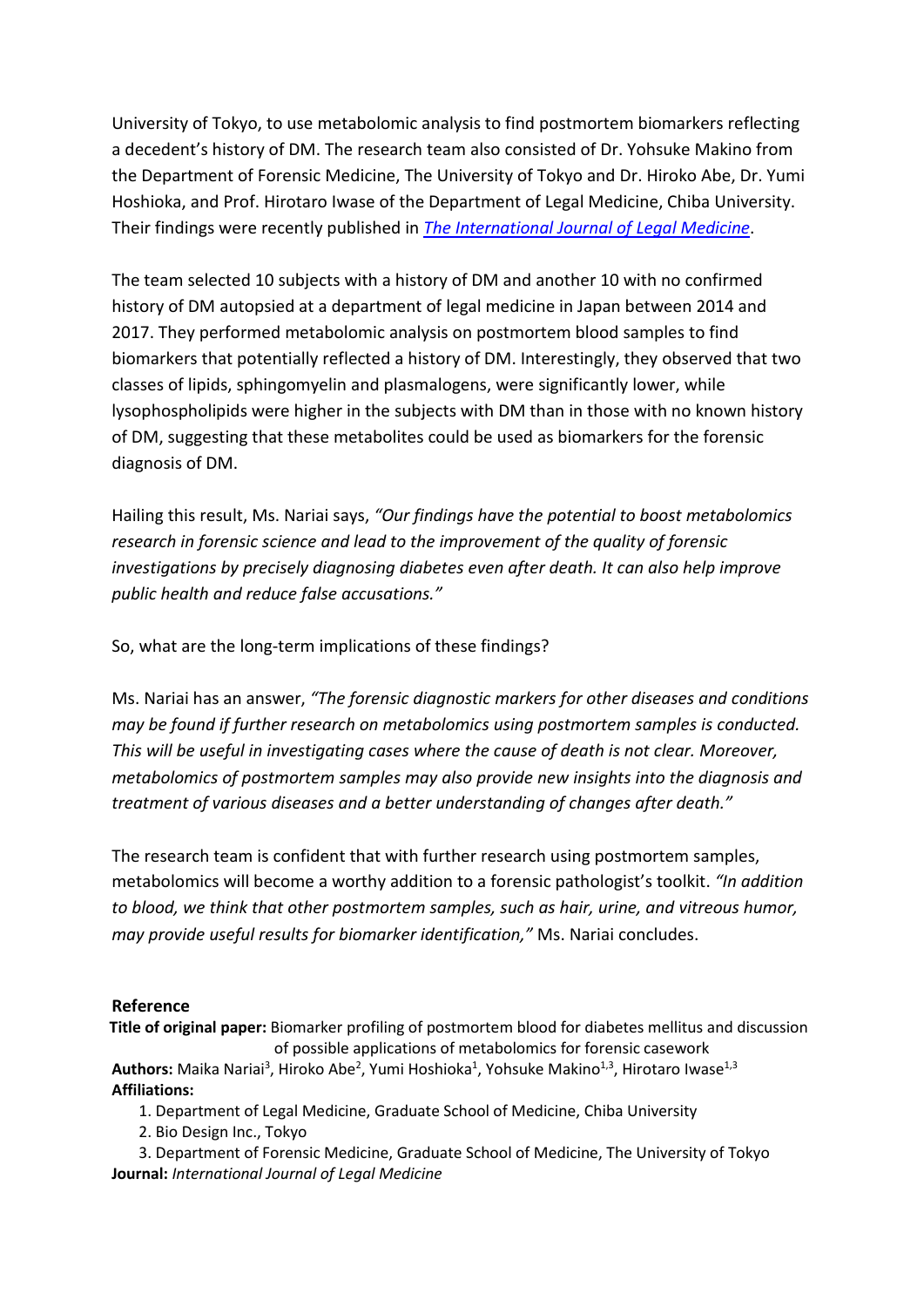#### **DOI:** [10.1007/s00414-021-02767-w](https://doi.org/10.1007/s00414-021-02767-w)

**Additional information for EurekAlert:**  Latest Article Publication Date: 20 January 2022 Method of Research: Experimental study Subject of Research: Human tissue samples Conflict of Interest (COI) Statement: The authors declare no competing interests.



# **B**

**Title:** Researchers use metabolomic analysis to diagnose DM even after death, calling for the technique's use in forensic analysis

A. Score and loading plots of PCA. 10 samples from the DM group (red) and 10 samples from the negative (Ng) group (green) are plotted based on 22 ions with statistical significance in the analysis targeting hydrophilic